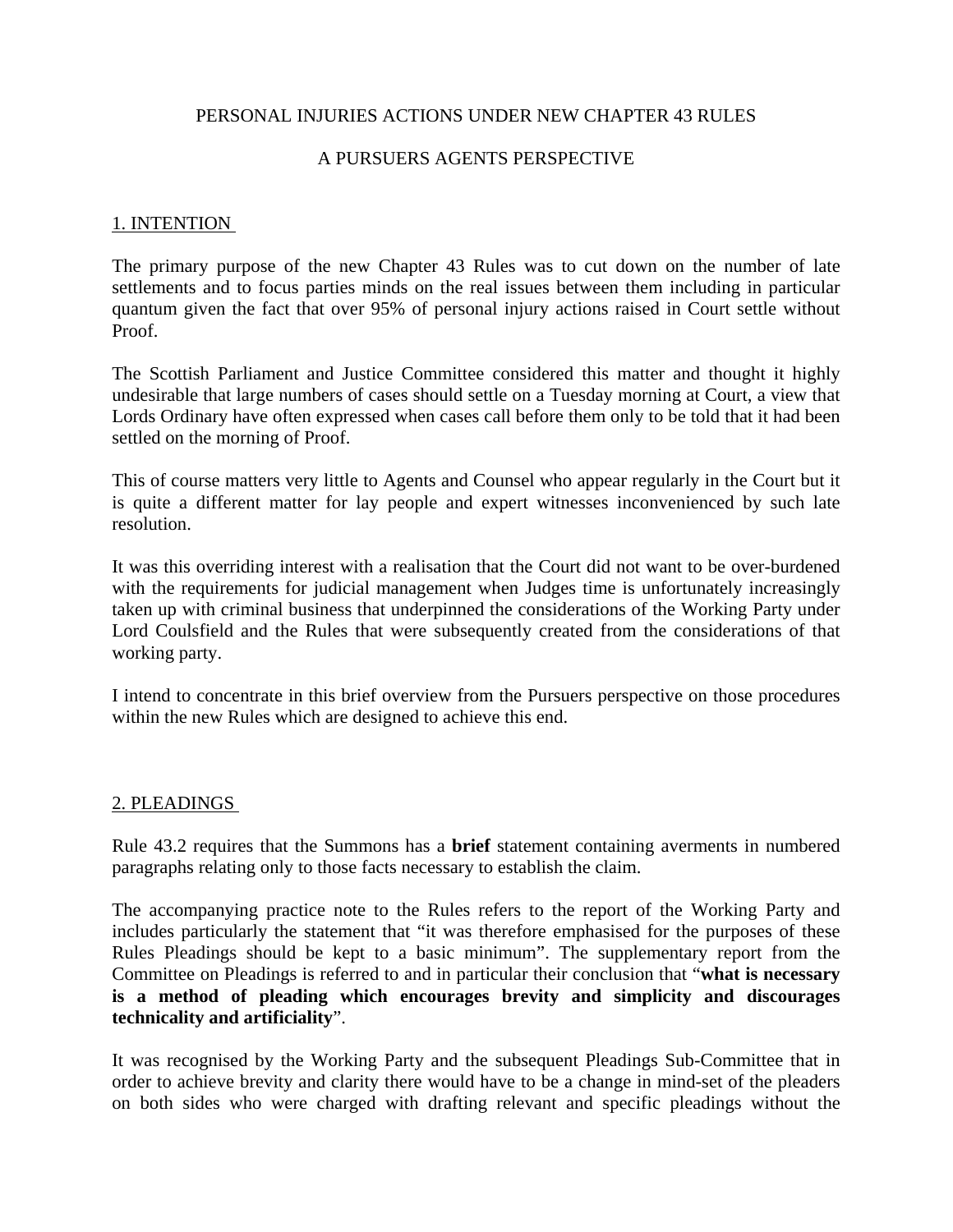unnecessary and verbose artificiality of far too many pleadings in cases which were made complex quite unnecessarily.

It should not take many pages of pleadings to describe a rear shunt in a vehicle accident, the effect of machinery noise on the hearing of employees, a description of slipping on a wet factory floor or the inhalation of harmful dust in a manufacturing process.

Unfortunately to date it appears that Counsel have yet to have regard to the intentions of the Rule changes relative to Pleadings, that in the main Pleadings have changed little from what was drafted by Counsel previously. Where Counsel is instructed for Defences, and faced with more modern shortened Pleadings with specific short averments requiring a specific response, what is presented in Answer is a mirror image of what has gone before repeating the self same mantras of the past which make no sense to non-legally trained individuals.

If the intention behind the new Rules is to be realised, which is fired by public demand as represented by the Justice Committee of the Scottish Parliament, then this will have to change, failing which inevitably much more specific instruction by way of Rule and style will be required to ensure that the "quoad ultra denied" defence is a thing of the past, what can be admitted should be admitted and that there should be early concentration between the parties on the real issues that separate them. Pleadings game playing will be consigned to the dustbin of history.

Current Regulations and reporting requirements from arranging for police reporting of road traffic accidents to the requirements of risk assessment, accident reports and health and safety investigation mean that in by far the majority of cases both parties are armed with documented investigation of the circumstances with which the action is concerned and in reality it is those reports and investigations which parties and those instructing them rely. Where Pleadings pretend to be ignorant of them then it is Pleadings that will require to change and Pursuers will look to Lords Ordinary to ensure that that fact of modern life is recognised and the pretence is banished that one side or the other does not know a fact which has been the subject of preexisting investigation.

The one matter which the Working Party on Pleadings had recommended which was not given effect to in the original form of Summons related to the heads of claim claimed and the new act of sederunt due to be pronounced shortly will address that issue.

A further issue which is being addressed is the issue of Pleas-in-Law. Pleas-in-law unfortunately have become mantras without meaning and as the intention of the Rules in relation to Pleadings is to ensure clarity and brevity those seeking to put in what is the equivalent of a plea-in-law will require to plead it in answer or in aid in the body of the statement of claim or defences thereto.

# 3. VALUATIONS.

Of all the complaints that the Defenders had regarding the conduct of Court of Session personal injury litigation the one put most strongly was that it was very difficult for insurers and their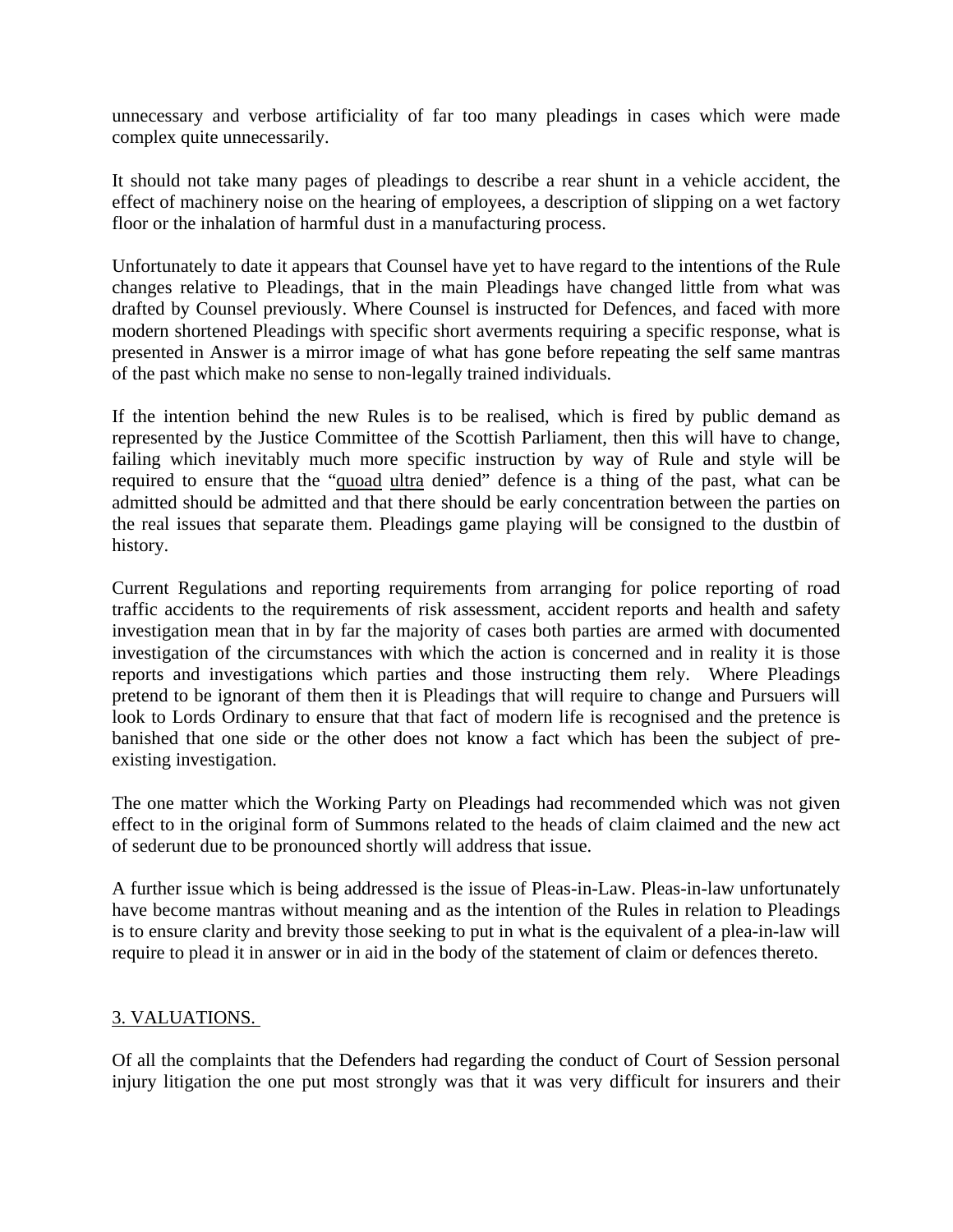advisors to resolve cases without having a proper documented valuation of the case and that far too often such a valuation did not materialise until almost the day of the Proof.

The Working Party accepted that this was a valid criticism of the previous arrangements and it is an essential feature of the new procedure that valuations are lodged following closure of Record by both parties with supporting documentation to enable each side to consider the assessment of the other and to encourage early settlement.

For Pursuers it is essential that this is taken seriously, that appropriate reports are obtained if necessary in advance of litigation, and that a proper schedule of damages with supporting documentation is lodged at the relevant period of time. While I cannot speak for other firms it has certainly been Thompsons policy to require of those managing and running cases that a draft valuation and supporting information is available at the commencement of proceedings.

It has unfortunately proved to be the case that the same care relative to the requirement of consideration of valuation (for these purposes it is most important to note that it is quite irrelevant whether there is a defence as to contribution or otherwise) is an accurate documented considered valuation be produced by the Defenders has not been realised. Experience suggests that this is being largely disregarded, that such valuations are produced with little thought, certainly without reference to any documentation and we have experience of seeing nil valuations, valuations that are tens of thousands of pounds apart from the Pursuers and enquiries as to documentation generally either produce no response or reference to some element of Hospital or GP records.

Again this will simply not do for the purposes of Chapter 43 and on behalf of Pursuer litigants in this Court I can advise that these matters are likely to result in Motions for production of documentation and requests for the case to be put out By Order in front of Judges. A similar mind set change as is required to Pleadings is necessary if the purposes of the new procedure are to be given effect to.

Both sides will need to address well prior to litigation (and by far the majority of Court actions have a pre-litigation history between Pursuer Agent and insurance company or claims handler) to the issue of quantification and for Defenders to the obtaining in the event of non-acceptance of the Pursuers evidence of early reliable medical evidence. Consideration of obtaining ones own medical report in anticipation of a forthcoming Proof should be and I believe will be a thing of the past.

# 4. PRE-TRIAL MEETINGS

The innovation of pre-Trial meetings as required by Rule 43.10 was driven by the primary intention of the Chapter 43 changes to effect earlier settlement in cases which are historically settled on the Tuesday morning at the Bar of Proof.

The initial proposal was for Judicial management as occurs in a number of jurisdictions in England and Canada but limited judicial time and the relevant straightjacket of such an approach